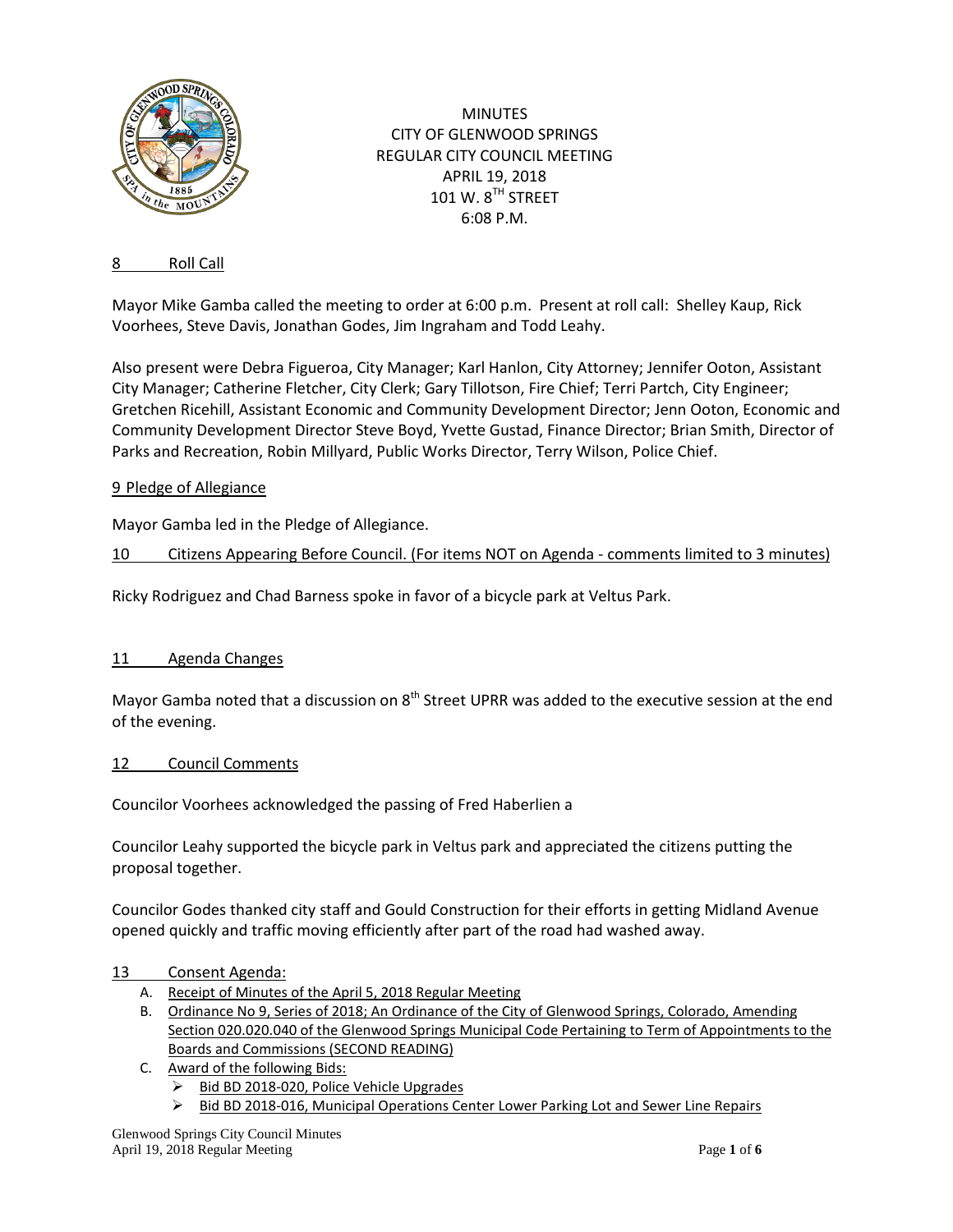## *Mayor Pro-Tem Leahy moved, seconded by Councilor Davis, to approve the consent agenda.*

## *The Motion passed unanimously.*

Councilor Kaup recused herself from the next item.

#### 14 Planning Item:

A. #01-18 Request for an Amendment to an Existing Major Development Permit and Special Use Permit, a Height Variance, and Design Variances for the Construction of a New Guest Services/Retail Building and the Addition of Cabins to an Existing Aerial Tram Applicant: Glenwood Tramway, LLC Owner: Glenwood Tramway, LLC Location: 51000 Two Rivers Plaza Road Zone: C/1 Limited Commercial District

Trent Hyatt gave a brief presentation on the consideration of a request for an Amendment to an Existing Major Development Permit and Special Use Permit, a Height Variance, and Design Variances for the Construction of a New Guest Services/Retail Building and the Addition of Cabins to an Existing Aerial Tram.

The owner Steve Beckley noted this will enhance Cavern Guest Experience reduce long tram loading wait times, 3-fold increase of hourly capacity. It will include new cable, new terminal equipment at top and bottom, 44 detachable 6 passenger cabin, Stable operation I higher wind condition and allow a new larger Tram base building.

Mayor Gamba opened the item for public comment and no comments were noted. Mayor Gamba closed public comment.

*Councilor Godes moved, seconded by Councilor Voorhees, to approve the planning item*  $\#01$ *-18 Consideration of a Request for an Amendment to an Existing Major Development Permit and Special Use Permit, a Height Variance, and Design Variances for the Construction of a New Guest Services/Retail Building and the Addition of Cabins to an Existing Aerial Tram with Design Variances 1 and 2 with recommended findings on Page 7 and 8 of the staff report.*

## *The Motion passed unanimously.*

*Mayor Pro Tem Leahy moved, seconded by Councilor Davis, to approve Action Item 3 - Zoning Variance – from Section 070.040.040(g)(6) of the Glenwood Springs Municipal Code which requires a maximum building height of 35 feet (40 feet for pitched roofs), allowing an exceedance of 10.25 feet for maximum building height of 50.25 feet with recommended findings on page 8 and 9 of the staff report.*

## *The Motion passed unanimously.*

*Councilor Godes moved, seconded by Councilor Davis to approve Action Item 4 - Special Use Permi***t** *amendment to allow the replacement of the existing tram base station and the replacement of 18 fixed griped six-person cabins with 44 detachable six person cabins in the*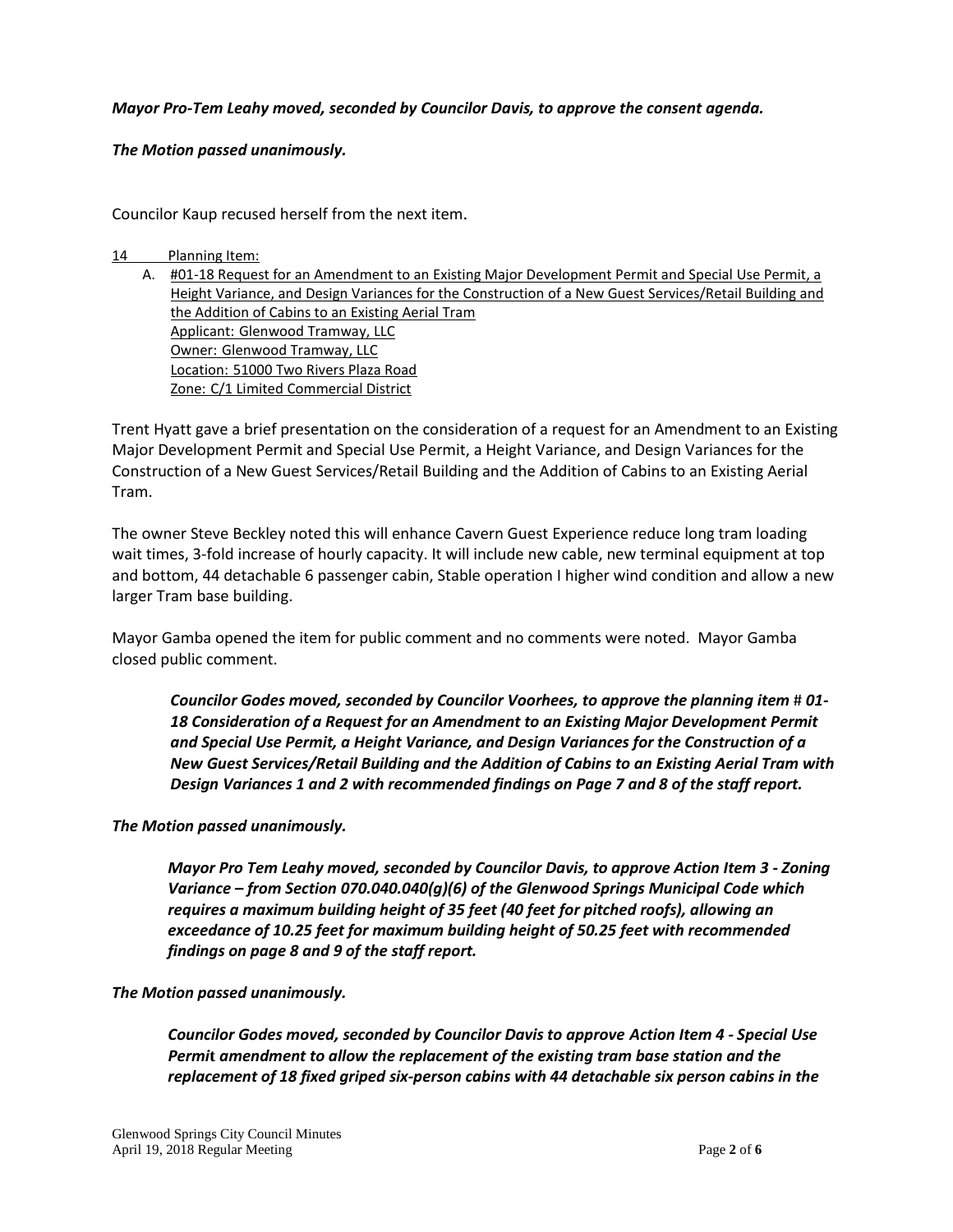*C/1 Limited Commercial District and HPOZ Hillside Preservation Overlay Zone District with the findings and conditions on page 10 of the staff report. The Motion passed unanimously*

*Councilor Godes moved, seconded by Councilor Davis to approve Action Item 5 - Major Development Permit – amendment allowing the construction of an approximately 7,623 square foot guest services/retail building on with the findings and condition on Page 10 and 11 of the staff report with the exclusion of condition number 12.*

## *The Motion passed unanimously*

## 15 South Midland Contract Direction

Mike Fowler SGM went through the various items that were presented at the previous work session.

Items discussed are as follows:

- $\triangleright$  Base Project option 1 to completely reconstruct the roadway to better standards. Estimated cost  $\ge$ \$9.0-\$9.5 M
- Option 2 single lane construction estimated cost \$7.0 -\$7.5m replace pavement section, minimal retaining walls improve storm sewer system and the least expensive
- Option 3 A Reduced Two Lane (1) Est \$8.0-\$8.5 M
- Option 3 A Reduced Two Lane (2) \$8.5-\$9.0 M
- Short term Improvements replacement of 15 % of the roadway pavement section in full \$2.0- \$2.5 M
- Construction Costs for intersections

Mayor Gamba opened the item for public comments.

- $\checkmark$  Amber Wissing thanked city council for their work on this project
- $\checkmark$  Matt Spidel showed support for a 6 ft sidewalk
- $\checkmark$  Rene McCullough was in favor of doing a full construction of the road
- $\checkmark$  John Martin was concerned about safety on that road
- $\checkmark$  Ed Rosenburg commented on the conditions of the road
- $\checkmark$  Chris Duncan wanted a conservative approach to the reconstruction
- $\checkmark$  Diane Stuben was in favor of Option 1 the base option

Public comments were closed.

# *Councilor Kaup moved, seconded by Councilor Ingraham, to approve SGM to proceed with the bid package of the full design of base option 1 with the addition of option 3c with 43 ft. workable section as an alternative design from Old Cardiff bridge road to 27th St. roundabout.*

# *The Motion passed unanimously.*

Mayor Gamba called for a brief break.

The meeting reconvened at 9:12 p.m.

16 Change Order Request for the  $7<sup>th</sup>$  Street Storm Sewer Improvements Project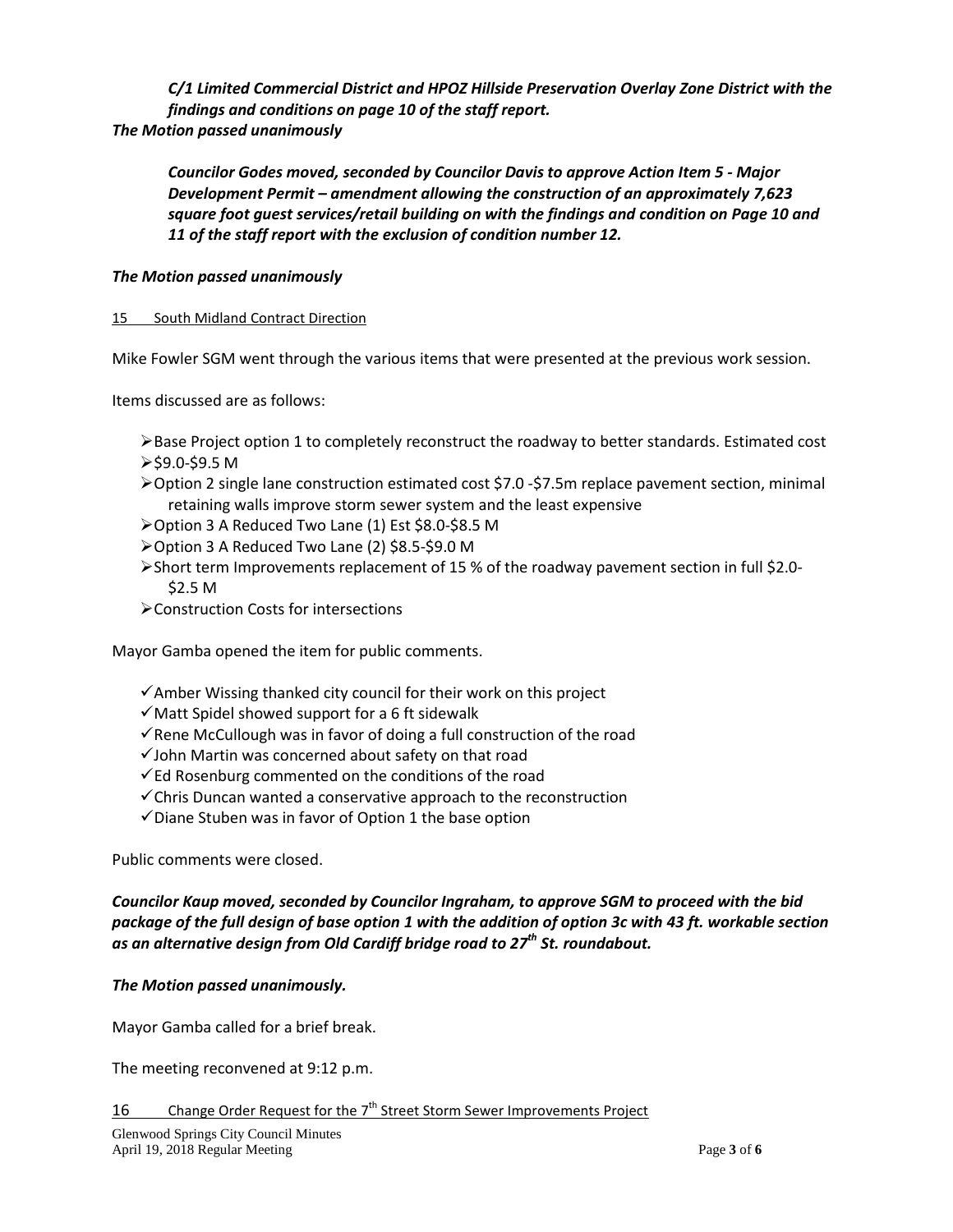Terri Partch noted this was a request to do a change order for the storm drainage in the amount of \$400,173 and a portion for the sanitary sewer line construction in the amount of \$61,172. This would come from the A&I budget for  $7<sup>th</sup>$  Street to support future street scape improvements.

Mayor Gamba opened the item for public comment:

John Lee asked about the construction timeline for the project.

Ms. Partch responded that she had just received the schedule and is projected for the first week in June.

# *Mayor Pro-Tem Leahy moved, seconded by Councilor Davis, to approve Change Order Request for the 7th Street Storm Sewer Improvements Project*

## *The Motion passed unanimously.*

## 17 Temporary Bathroom Facilities for Downtown

Jenn Ooton discussed the options for downtown bathroom facilities. The proposal from Mountain Waste and Recycling would produce a nice temporary restroom facility downtown to replace the portalets that were currently in use downtown. Staff also researched a Portland Loo as a permanent option for downtown. She noted that there was also some interest in permanent facilities. City council was interested in moving forward with permanent restrooms for downtown.

Mayor Gamba opened the item for public comment.

The following citizens spoke about the need for a public bathroom downtown: Cindy Svatos Dave Merrit Chris Duncan Sue Sharp Krissy Clary Angie Anderson John Lee Michael Caparo Jerry Vanderbeek

Mayor Gamba closed public comments.

After some discussion city council gave direction to staff to work with the DDA to come back with a permanent bathroom solution and location.

Mayor Gamba moved the Transient camping and safety issues ahead of the Pine street and Laurel Roundabout

18 Transient Camping and Safety Issues

Terry Wilson presented an updated map of the area. He commented on the large amount of trash on the hillside. He mentioned that a lot of the campsites are out of the city limits and in the County. Camps are located on City, Private and County land.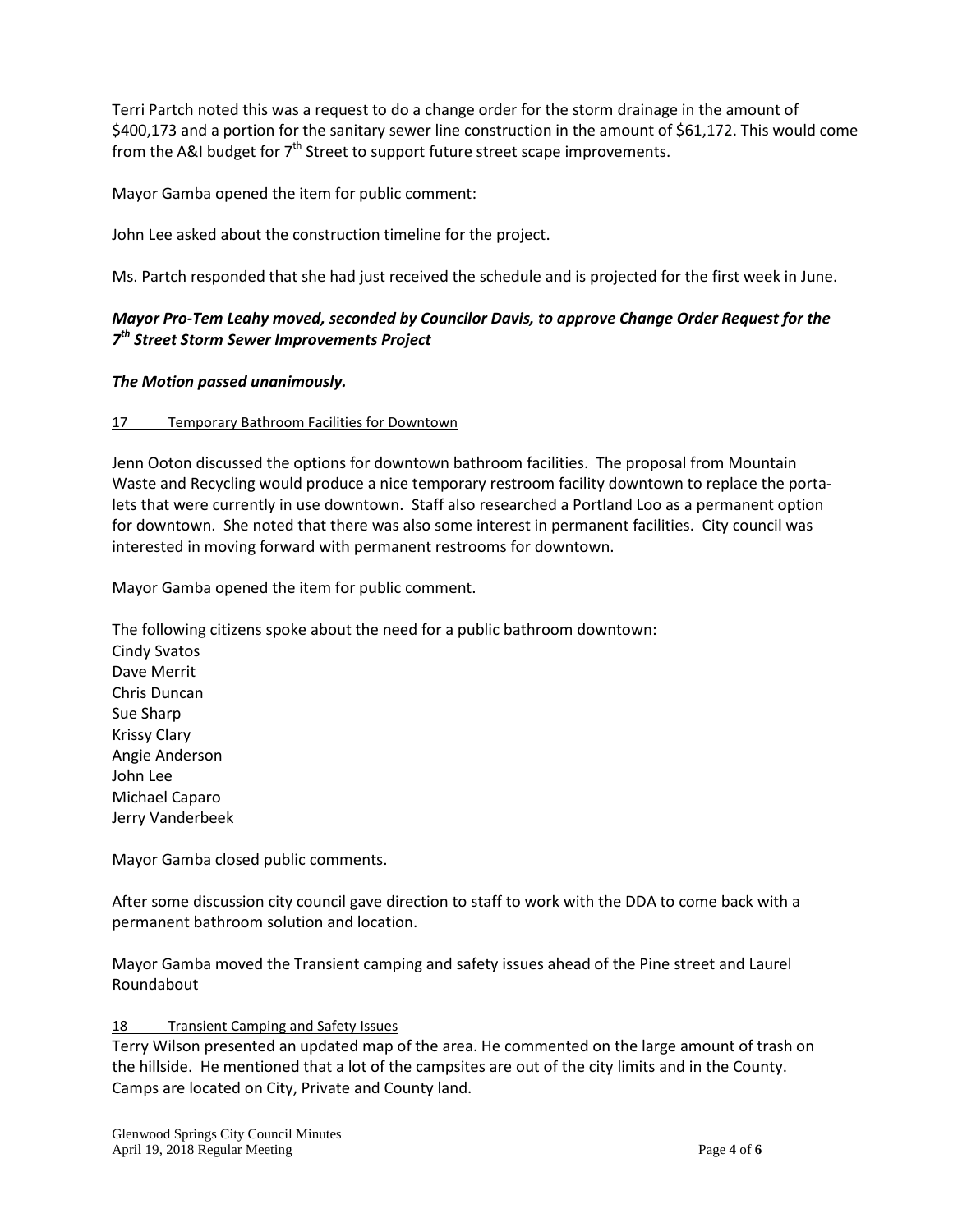Jerry Vanderbeek commented on the area above the Boy Scout trail where there are a lot of camps and is concerned with fire hazards.

John Martin wanted to have a county and city work session with the supporting organizations.

Christine Lynch noted that there was a 30-foot-long shelter built on her private property.

Jamie Campa noted that she was concerned with having camps up on the hillsides by Walmart.

Mayor Gamba noted that this would be discussed at the meeting that Mr. Martin was organizing.

Mayor Gamba closed public comment.

## 17a Pine Street and Laurel Roundabout

Shannon Murphy, She noted that the roundabout plans have been moved to construction documents. She gave a summary of the type of trees and flowers and shrubs that will be planted in the roundabout side-walks.

## 19 Report from City Administration

## A. City Manager:

No comments were noted by the City Manager

B. City Attorney:

No comments from the City Attorney

20 Executive Session to Conduct a Conference with the City Manager and City Attorney for the Purpose of Discussing the City's Purchase, Acquisition, Lease, Transfer or Sale of Real Property; Determining Positions Relative to Matters That May be Subject to Negotiations, Developing Strategy for Negotiations, and Instructing Negotiators; and to Conduct a Conference with the City Attorney to Receive Legal Advice in Accordance with C.R.S. 24-6-402(4)(a), (b) and (e), related to the Garfield County Industrial Development, CDOT IGA and Hanging Lake

Mayor Gamba requested a motion to move into executive session at 11:31 p.m.

*Councilor Godes moved, seconded by Councilor Voorhees to go into executive session for the Purpose of Discussing the City's Purchase, Acquisition, Lease, Transfer or Sale of Real Property; Determining Positions Relative to Matters That May be Subject to Negotiations, Developing Strategy for Negotiations, and Instructing Negotiators; and to Conduct a Conference with the City Attorney to Receive Legal Advice in Accordance with C.R.S. 24-6-402(4)(a), (b) and (e) related to Garfield County Industrial Development, CDOT IGA and Hanging Lake.*

The executive session was adjourned at 11:38 p.m.

#### 22 Adjournment

Glenwood Springs City Council Minutes April 19, 2018 Regular Meeting **Page 5** of **6 Page 5** of **6**